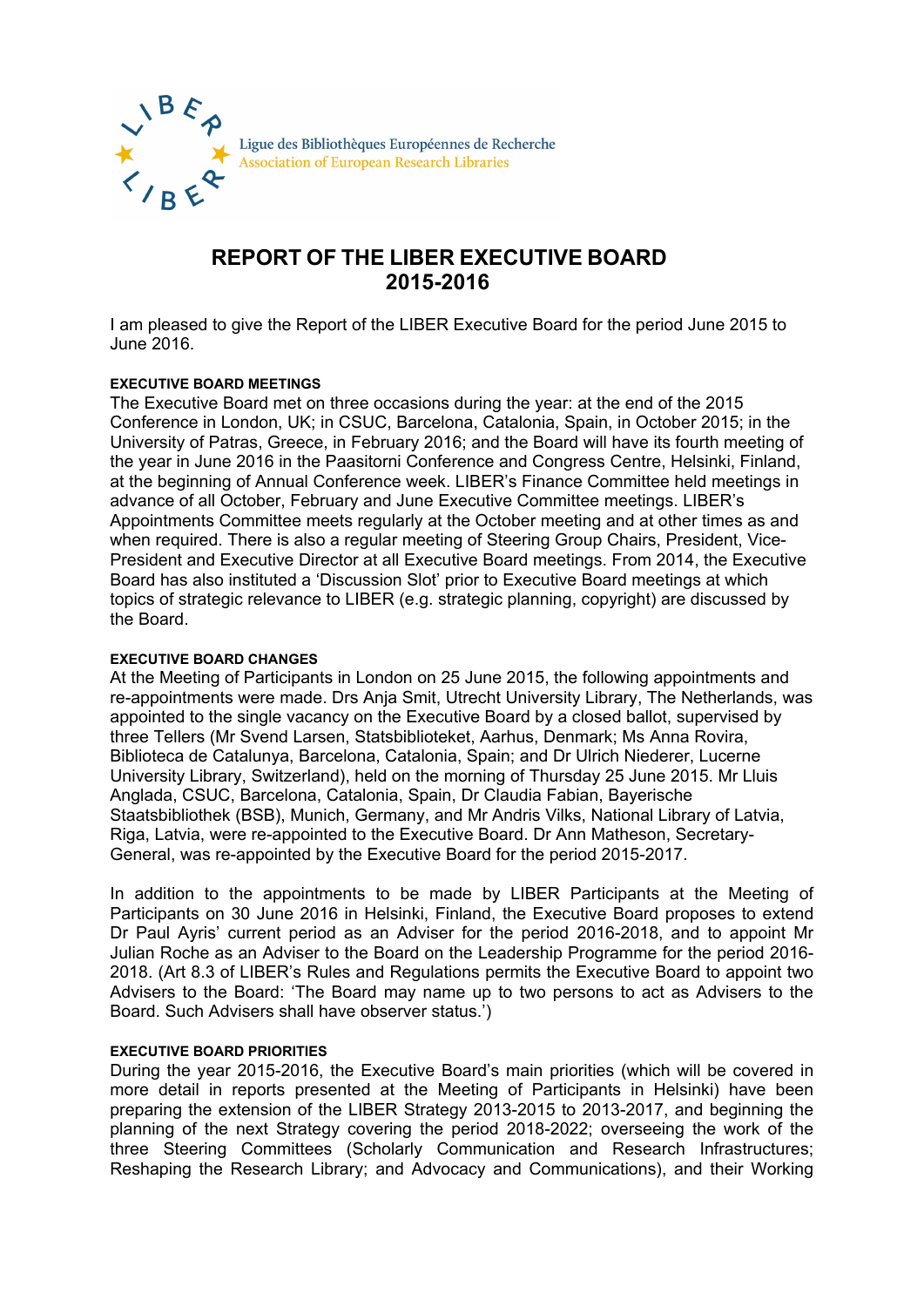Groups, with two new Groups (Working Group on Open Access, attached to the Advocacy and Communications Steering Committee; and Working Group on Metrics, attached to the Steering Committee on Scholarly Communication and Research Infrastructures) created during the year; EU projects to assist LIBER Libraries; advocacy on topics of relevance to LIBER Libraries, e.g. copyright reform, text and data mining, etc.; organising the Annual Conference; and maintaining an effective Office for LIBER Libraries in The Hague. In addition, the Digital Cultural Heritage Forum and Architecture Forum have advanced their programmes during the year and will present their reports at the June 2016 Meeting of Participants. A report on *LIBER Quarterly* will also be sent to LIBER Participants in the May 2016 LIBER Mailing. The Conference Programme Committee, led by LIBER Vice-President, Jeannette Frey, as Chair, prepared the 45th LIBER Annual Conference, which will take place in Helsinki, Finland, in June 2016.

### **STAFFING**

There have been fewer changes in staffing during the year 2015-2016. Dr Dan North left the LIBER Office in July 2015. Ms Friedel Grant, Communications Officer, returned from maternity leave in September 2015. In line with Dutch law, on her return Ms Grant worked two days a week until December 2015 and will work three days a week during 2016. In August 2015, Ms Helen Frew was appointed Advocacy Officer on a one-year contract to August 2016; and in October 2015, Ms Bueno de la Fuente was appointed EU Projects Officer on a one-year contract to October 2016. Ms Suzanne Reid's position as Office Manager was made permanent with effect from May 2016.

The LIBER Office presently comprises: Ms Susan Reilly, Executive Director; Ms Suzanne Castro Reid, Office Manager (80% FTE; 60% LIBER Office; 20% EU Projects); Ms Friedel Grant, Communications Officer (60% FTE: 20% LIBER Office; 40% EU Projects); Ms Melanie Imming, EU Projects Manager (80% FTE; 70% EU Projects; 10% LIBER Office); Mr Pablo de Castro, Open Access Project Officer (100% FTE: EU Projects); Ms Hege van Dijke, Communications & Events Officer (100% FTE: EU Projects); Ms Gema Bueno de la Fuente, EU Project Officer (FTE 100%: EU Projects); and Ms Helen Frew, Advocacy Officer (FTE 80%: 10% LIBER Office: 70% EU Projects).

The Appointments Committee (President, Vice-President, Secretary-General and Treasurer, with the Executive Director in attendance) met in Barcelona in October 2015, and reviewed staff contracts, a staffing policy document and Office accommodation needs. The Appointments Committee meets regularly at the October meeting annually and on other occasions if required.

### **LIBER PARTICIPATION (I.E. MEMBERSHIP)**

The current number of LIBER Libraries at May 2016 stands at a total of 419 Participants (Institution: 387; Organisation: 17; Associate: 9; and Individual: 6).

### **SPONSORSHIP**

The Board is extremely grateful for the invaluable support of LIBER's Gold and Silver Sponsors in 2015-2016. The *Gold Sponsors* in 2015-2016 are: Springer (until 31 December 2015), Ex Libris, beslist.nl and Ebsco (from 1 January 2016); and the *Silver Sponsors* are: Tind Technologies, Royal Society of Chemistry, Ebsco (up to 31 December 2015), and ProQuest (up to 31 December 2015). The Board also very much welcomes the continuing support of OCLC in sponsoring the LIBER Award for Library Innovation in 2016. OCLC first sponsored this Award in 2015. The contribution of all Sponsors in assisting LIBER's work is greatly appreciated.

### **LIBER ANNUAL CONFERENCE FUND 2016**

There were twenty-two applications to the Fund in 2016, and ten grants were made. Of the total applications, fourteen were accompanied by paper or poster submissions, from which